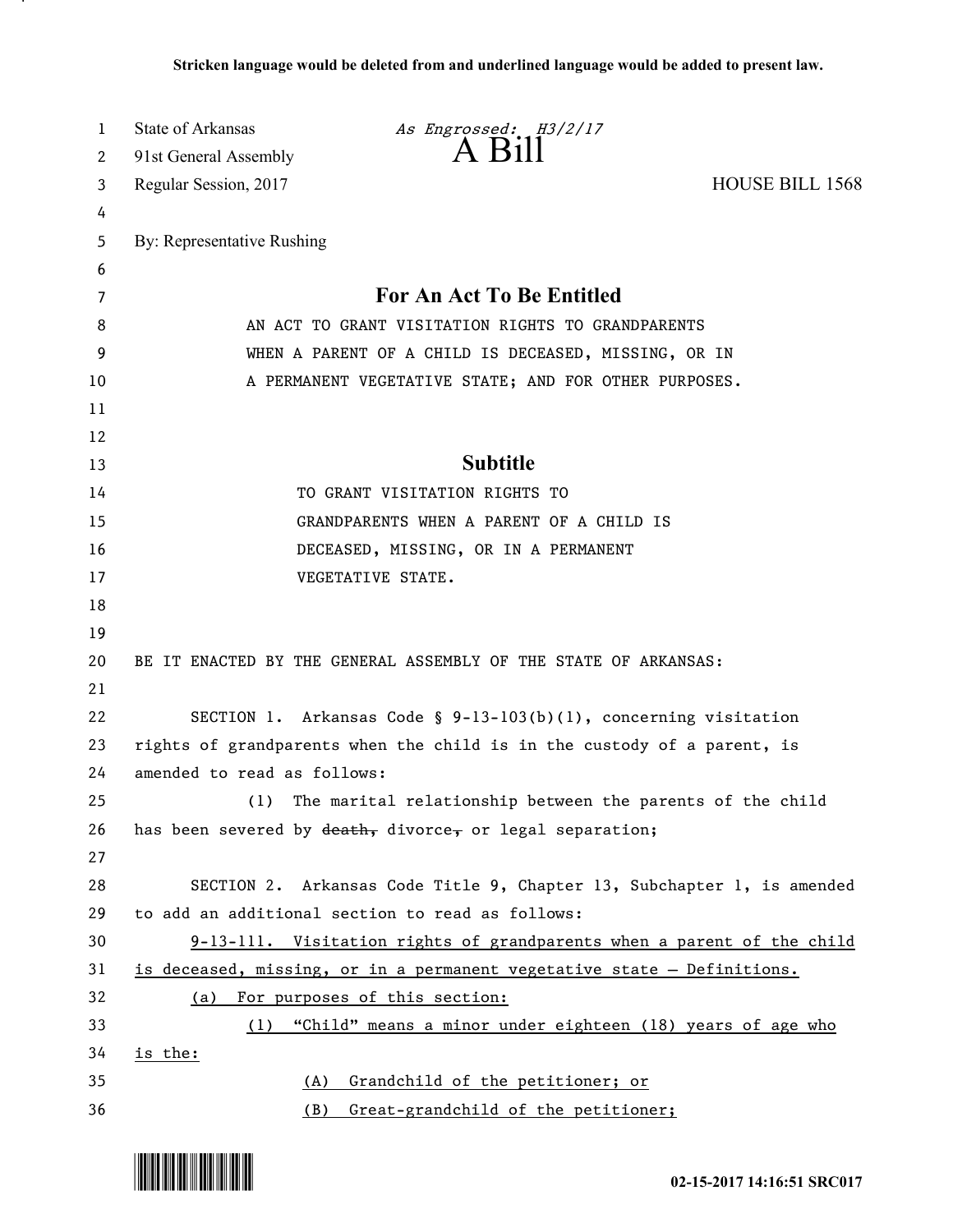| 1  | (2)(A) "Emotional abuse" means subjecting or exposing a child to              |  |  |
|----|-------------------------------------------------------------------------------|--|--|
| 2  | behavior that may result in psychological trauma, including anxiety, chronic  |  |  |
| 3  | depression, or post-traumatic stress disorder.                                |  |  |
| 4  | (B) "Emotional abuse" includes confinement, isolation,                        |  |  |
| 5  | verbal assault, humiliation, or intimidation that may diminish the sense of   |  |  |
| 6  | a child's identity;                                                           |  |  |
| 7  | (3) "Emotional neglect" means the failure to provide adequate                 |  |  |
| 8  | nurturing and affection to a child or the exposure of the child to chronic or |  |  |
| 9  | extreme domestic violence;                                                    |  |  |
| 10 | (4) "Petitioner" means the parent or grandparent of a deceased                |  |  |
| 11 | parent of a child; and                                                        |  |  |
| 12 | (5) "Reasonable visitation" means a period of time that                       |  |  |
| 13 | comfortable or agreeable to all parties involved in the proceeding and that   |  |  |
| 14 | is no less than one (1) week during a year and no more than four (4) weeks    |  |  |
| 15 | during a year.                                                                |  |  |
| 16 | (b) A great-grandparent or grandparent of a child whose parents               |  |  |
| 17 | are deceased, missing, or in a permanent vegetative state, or whose one (1)   |  |  |
| 18 | parent is deceased, missing, or in a permanent vegetative state may petition  |  |  |
| 19 | the court for reasonable visitation with the grandchild upon a finding that   |  |  |
| 20 | the visitation would be in the best interest of the child.                    |  |  |
| 21 | (c) To establish that visitation with the petitioner is in the best           |  |  |
| 22 | interest of the child, the petitioner shall prove by a preponderance of the   |  |  |
| 23 | evidence that:                                                                |  |  |
| 24 | The petitioner has the capacity to give the child love,<br>(1)                |  |  |
| 25 | affection, emotional support, and guidance;                                   |  |  |
| 26 | The loss of the relationship between the petitioner and the<br>(2)            |  |  |
| 27 | child is likely to harm or emotionally distress the child, or that the loss   |  |  |
| 28 | of the relationship would result in emotional abuse or emotional neglect to   |  |  |
| 29 | the child; and                                                                |  |  |
| 30 | The petitioner is willing to cooperate with the custodian of<br>(3)           |  |  |
| 31 | the child if visitation with the child is allowed.                            |  |  |
| 32 | (d) An order granting or denying visitation to a petitioner under this        |  |  |
| 33 | section shall be in writing and shall state all factors considered by the     |  |  |
| 34 | court in its decision to grant or deny visitation.                            |  |  |
| 35 | (e) The court may require the petitioner to pay attorney's fees of the        |  |  |
| 36 | other party if the court determines the case to be without merit.             |  |  |

02-15-2017 14:16:51 SRC017